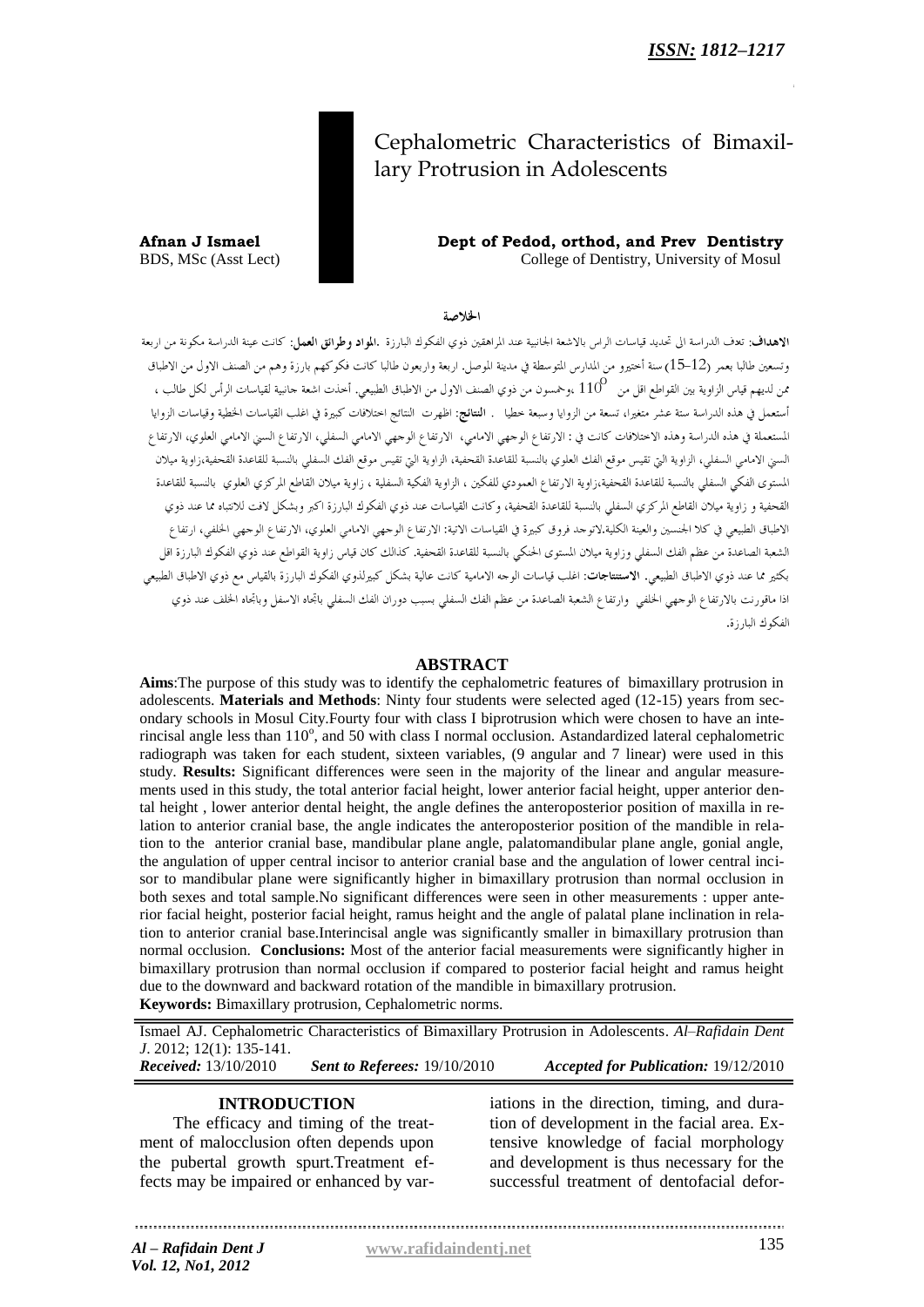mities.<sup>(1)</sup>

The positions of the maxillary and mandibular incisors have long been recognized as useful guides in the diagnosis and treatment of malocclusion, like wise, incisor protrusion and inclination are generally considered to influence the stability of orthodontic results and the esthetics of the lips relative to the chin and nose.  $(1)$ 

Patients with bimaxillary protrusion demonstrated increased incisor proclination and protrusion, a vertical facial pattern, increased procumbency of the lips, a decreased nasolabial angle, and thin and elongated upper and lower anterior alveo- $\ln (2-4)$ 

Bimaxillary protrusion is seen commonly in African-American and Asian population, but it can be seen in almost every ethnic group. Because of the negative perception of protrusive dentition and lips in most cultures, many patients with bimaxillary protrusion seek orthodontic care to decrease this procumbency.<sup>(5-8)</sup>

The etiology of bimaxillary protrusion is complex involving environmental factors, genetic component, soft- tissue function, volume and habit.<sup>(9)</sup>

Tooth size of the overall maxillary and mandibular dentition was larger in the bimaxillary protrusion than in the normal, (10) thus the bimaxillary protrusion may exhibit a mild mandibular anterior crowding.<sup>(11)</sup>

The dramatic improvement in facial profiles of bimaxillary surgery patients is primarily related to backward movement of the mandible and significant reduction in the lower lip area. $(12)$ 

Hashimoto *et al*,<sup>(13)</sup> stated that in bimaxillary protrusion the facial profile with lip protrusion was improved remarkably , and good occlusion was achieved after the portions of the mandible were surgically removed.

In both the anteroposterior and vertical directions, skeletal anchorage achieved good control during the treatment of maxillary dentoalveolar protrusion. (14,15)

Facial esthetics is an important con-

sideration in orthodontic treatment particularly when extractions are considered. (16)

The aim of this study was to identify the cephalometric features and the part of craniofacial structures in class I bimaxillary protrusion.

# **MATERIALS AND METHODS**

The sample of this study was collected from secondary schools in Mosul City. Ninty four students (males and females) were selected aged (12-15) years, 50 with class I normal occlusion as control (25 males and 25 females) and 44 (17 males and 27 females) with class I biprotrusion.

# **The criteria of sample selection:**

1. Bilateral class I molar and canine relationships with normal overbite and overjet (2-4mm) in class I normal occlusion. (17, 18)

2. The bimaxillary protrusion group was chosen to have an interincisal angle of  $110<sup>o</sup>$  or less (in the lateral cephalometric radiograph) with bilateral class I molar relationships.<sup>(3)</sup>

3. Full set of permanent dentition excluding third molars. (19)

4. No history of orthodontic treatment or orthognathic surgery.<sup>(20)</sup>

5. Good medical history. (21)

6. Non of the subjects had congenital anomalies, significant facial asymmetries or congenitally missing teeth.<sup>(1)</sup>

Cephalographs were taken with standardized tube mid sagittal distance. The head was placed in a craniostat so that the Frankfort plane was parallel with the floor. Each cephalogram was taken in centric occlusion for the subject with lips in relaxed position.  $(2, 9)$ 

The lateral cephalometric radiographs from the selected individuals were traced, and reference points and planes were then obtained. From these reference points and planes 7 linear and 9 angular measurements illustrated in Figure (1) were constructed.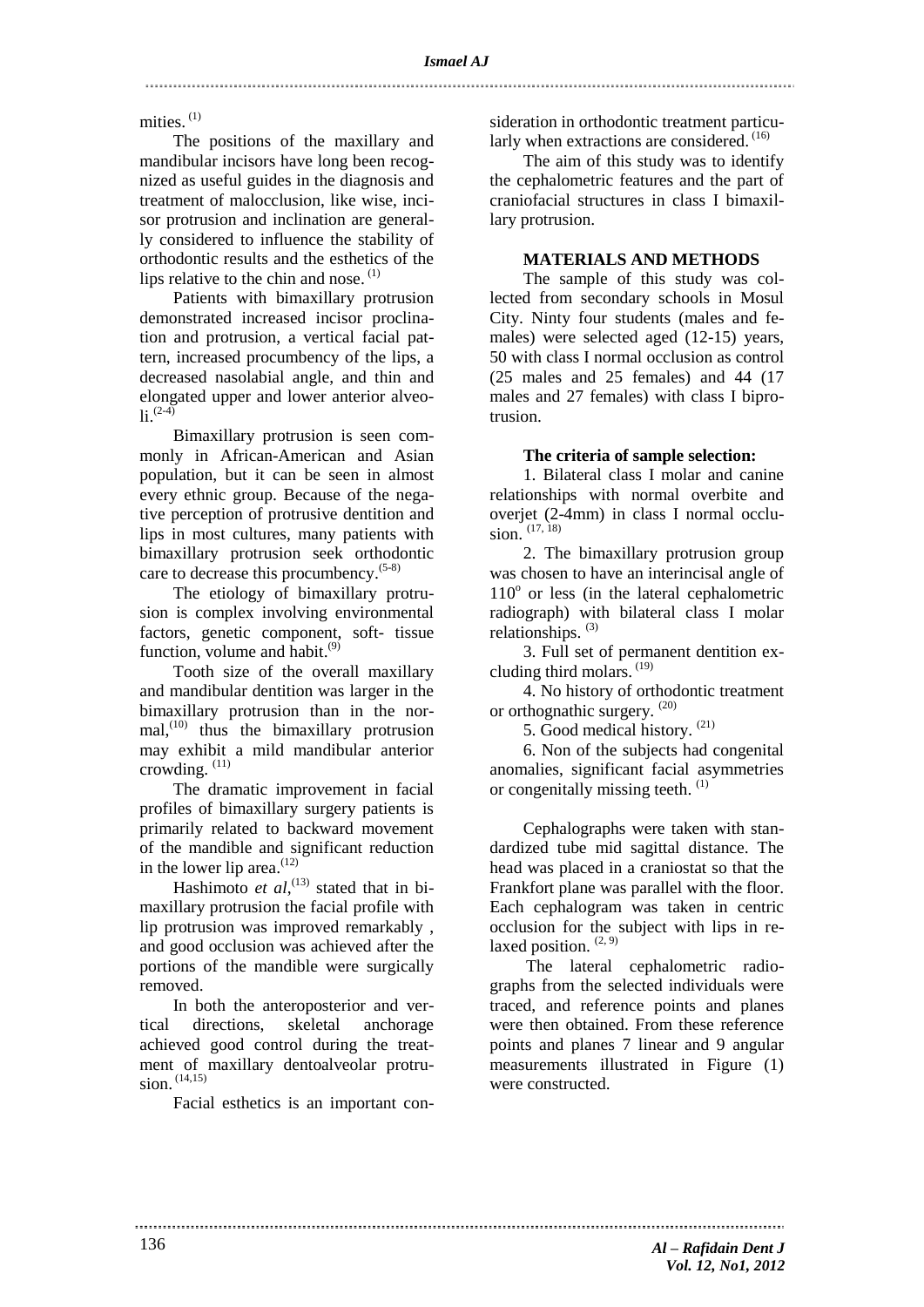

Figure (1): linear measurements :1, TAFH, 2,UAFH, 3,LAFH, 4,PFH, 5,RH, 6,UADH, 7,LADH .Angular measurements: 8,U1/L1, 9,SNA, 10,SNB, 11,SN-PP, 12,SN-MP, 13,PP-MP, 14,GO, 15,U1SN, 16,L1MP.

#### **\*The linear measurements include:**

-TAFH : Total Anterior Facial Height  $(N-Me)$ .  $(1)$ 

-UAFH : Upper Anterior Facial Height (N-ANS).  $(1)$ 

-LAFH : Lower Anterior Facial Height (ANS-Me).  $<sup>(1)</sup>$ </sup>

-PFH : Posterior Facial Height (S-Go).  $^{(1)}$ 

-RH : Ramus Height (Ar-Go). <sup>(22)</sup>

-UADH : Upper Anterior Dental Height, the perpendicular distance from maxillary central incisor edge (UIE) projected at a right angle to the palatal plane.<sup>(1)</sup>

-LADH : Lower Anterior Dental Height, The perpendicular distance from mandibular central incisor edge (LIE) projected at a right angle to the mandibular  $plane^{(1)}$ .

**\*The angular measurements include:**

 $-U1/L1$ : Interincisal angle.  $^{(1)}$ 

-SNA : This angle defines the anteroposterior position of maxilla in relation to anterior cranial base.<sup>(1)</sup>

-SNB : This angle indicates the anteroposterior position of the mandible in relation to the anterior cranial base.<sup>(1)</sup>

-SN-PP : The angle of palatal plane inclination in relation to anterior cranial base.  $(23)$ 

 $-SN-MP$ : Mandibular plane angle.  $<sup>(1)</sup>$ </sup>

-PP-Mp : Palatomandibular plane angle. (24)

 $-GO$ : Gonial angle (Ar.Go.Me).<sup>(1)</sup>

-U1SN : The angulation of upper central incisor to SN plane.  $(1)$ 

-L1MP : The angulation of lower central incisor to mandibular plane.<sup>(1)</sup>

Analysis of data by using SPSS program was done including means, and standard deviations of the variables (linear and angular measurements) for normal and bimaxillary protrusion samples. Comparison between bimaxillary protrusion and normal occlusion (males , females and total sample ) were done for all variables by using t-test at  $p$  < 0.05 as significant and  $p$  < 0.01 as highly significant.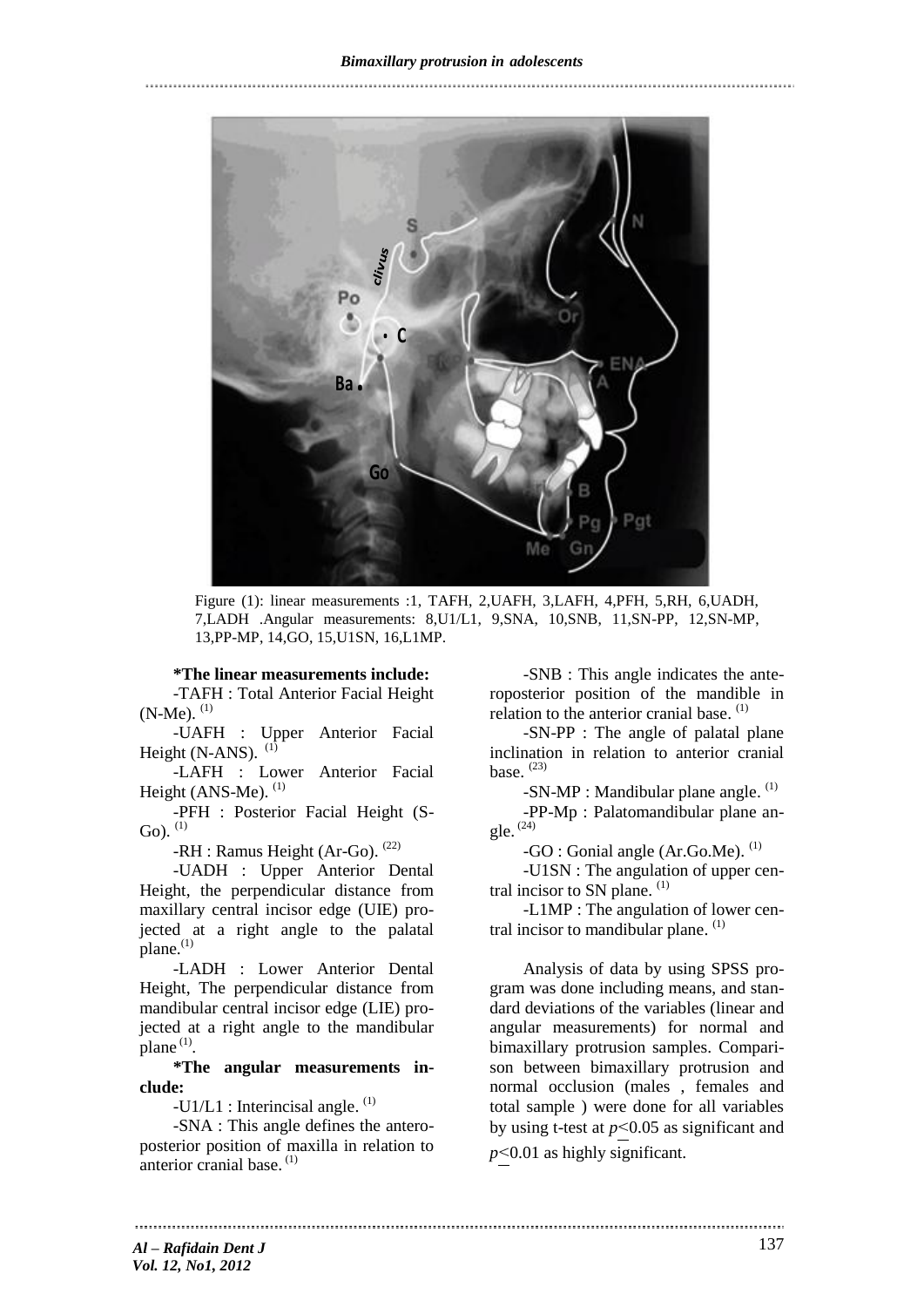#### **RESULTS**

The comparisons between normal bite and bimaxillary protrusion for males,

females and total sample were described in Tables (1, 2).

| Table (1): Comparison of linear measurements between normal occlusion and bimaxillary protrusion for each |  |  |  |
|-----------------------------------------------------------------------------------------------------------|--|--|--|
| sex and total sample.                                                                                     |  |  |  |

|                  |              | <b>Total sample</b> |           |         |            | <b>Males</b> |           |         |            | <b>Females</b> |           |         |            |
|------------------|--------------|---------------------|-----------|---------|------------|--------------|-----------|---------|------------|----------------|-----------|---------|------------|
| <b>Variables</b> | <b>Bite</b>  |                     |           | t-      |            |              |           | t-      |            |                |           | t-      |            |
|                  |              | <b>Mean</b>         | <b>SD</b> | value   | <b>Sig</b> | <b>Mean</b>  | <b>SD</b> | value   | <b>Sig</b> | Mean           | <b>SD</b> | value   | <b>Sig</b> |
|                  | N            | 122.4412            | 6.25      |         |            | 122.9        | 7.15      |         |            | 121.98         | 5.40      |         |            |
| <b>TAFH</b>      | B            | 6.43                | 7.37      | 3.26    | HS         | 127.53       | 6.06      | 3.20    | HS         | 125.56         | 8.18      | 1.85    | S          |
|                  | $\mathbb{N}$ | 55.82               | 2.86      |         |            | 55.36        | 3.05      |         |            | 56.28          | 2.65      |         |            |
| <b>UAFH</b>      | B            | 55.72               | 3.40      | $-0.33$ | <b>NS</b>  | 55.88        | 2.78      | 1.05    | <b>NS</b>  | 55.44          | 3.84      | $-1.25$ | <b>NS</b>  |
|                  | N            | 68.62               | 5.55      |         |            | 69.46        | 6.21      |         |            | 67.78          | 4.80      |         |            |
| <b>LAFH</b>      | B            | 73.15               | 5.68      | 4.31    | HS         | 73.65        | 5.73      | 3.03    | HS         | 72.92          | 5.61      | 3.82    | <b>HS</b>  |
|                  | $\mathbb{N}$ | 81.28               | 6.32      |         |            | 82.48        | 7.03      |         |            | 80.08          | 5.46      |         |            |
| <b>PFH</b>       | B            | 83.40               | 5.17      | 1.87    | <b>NS</b>  | 83.06        | 5.44      | 1.89    | <b>NS</b>  | 83.56          | 5.28      | 1.86    | <b>NS</b>  |
|                  | $\mathbb{N}$ | 49.31               | 5.69      |         |            | 49.94        | 7.11      |         |            | 48.68          | 3.85      |         |            |
| <b>RH</b>        | $\, {\bf B}$ | 49.65               | 5.18      | 0.24    | <b>NS</b>  | 48.24        | 5.30      | $-0.36$ | NS         | 50.36          | 5.14      | 0.95    | <b>NS</b>  |
|                  | $\mathbb{N}$ | 28.53               | 2.82      |         |            | 29.04        | 3.1       |         |            | 28.02          | 2.60      |         |            |
| <b>UADH</b>      | B            | 30.02               | 3.63      | 2.58    | S          | 29.88        | 3.85      | 1.65    | <b>NS</b>  | 30.04          | 3.58      | 2.41    | S          |
|                  | N            | 42.79               | 3.15      |         |            | 43.20        | 3.30      |         |            | 42.38          | 3.01      |         |            |
| <b>LADH</b>      | B            | 44.56               | 3.09      | 2.96    | HS         | 45.0         | 3.41      | 2.28    | S          | 44.16          | 2.76      | 1.93    | S          |

N: Normal bite; B: Bimaxillary protrusion; S: Significant at *P*< 0.05; HS: Highly Significant at *P*< 0.01; NS:Not Significant; TAFH: Total Anterior Facial Height. UAFH: Upper Anterior Facial Height. LAFH: Lower Anterior Facial Height. PFH: Posterior Facial Height. RH: Ramus Height. UADH: Upper Anterior Dental Height. LADH: Lower Anterior Dental Height.

| Table (2): Comparison of angular measurements between normal occlusion and bimaxillary |  |  |
|----------------------------------------------------------------------------------------|--|--|
| protrusion for each sex and total sample.                                              |  |  |

|                  |                  | <b>Total sample</b> |              |         |            |                  | <b>Males</b> |         | <b>Females</b> |                  |              |         |            |
|------------------|------------------|---------------------|--------------|---------|------------|------------------|--------------|---------|----------------|------------------|--------------|---------|------------|
| <b>Variables</b> | <b>Bite</b>      |                     |              | $t-$    |            |                  |              | $t-$    |                |                  |              | t-      |            |
|                  |                  | <b>Mean</b>         | <b>SD</b>    | value   | <b>Sig</b> | Mean             | <b>SD</b>    | value   | <b>Sig</b>     | <b>Mean</b>      | <b>SD</b>    | value   | <b>Sig</b> |
| U1/L1            | $\mathbf N$<br>B | 124.63<br>109.36    | 6.58<br>7.33 | $-9.93$ | HS         | 122.81<br>109.18 | 5.75<br>6.93 | $-5.22$ | <b>HS</b>      | 126.48<br>108.96 | 6.94<br>7.57 | $-8.33$ | HS         |
| <b>SNA</b>       | N<br>B           | 79.42<br>83.75      | 1.90<br>3.66 | 7.21    | HS         | 79.91<br>84.12   | 1.88<br>4.23 | 5.09    | HS             | 78.93<br>83.40   | 1.83<br>3.31 | 5.38    | HS         |
| <b>SNB</b>       | N<br>B           | 77.51<br>79.65      | 2.31<br>2.94 | 3.23    | HS         | 77.15<br>80.23   | 1.99<br>3.28 | 3.05    | HS             | 77.88<br>79.08   | 2.59<br>2.62 | 1.43    | S          |
| <b>SN-PP</b>     | N<br>B           | 8.61<br>7.65        | 3.42<br>3.43 | $-1.45$ | <b>NS</b>  | 7.79<br>6.76     | 3.46<br>2.53 | $-1.32$ | $_{\rm NS}$    | 9.43<br>8.36     | 3.22<br>3.92 | $-1.02$ | <b>NS</b>  |
| <b>SN-MP</b>     | N<br>$\bf{B}$    | 31.54<br>35.90      | 6.57<br>5.39 | 3.65    | HS         | 30.96<br>36.41   | 4.74<br>4.03 | 3.49    | <b>HS</b>      | 32.12<br>35.80   | 8.05<br>6.3  | 2.13    | S          |
| <b>PP-MP</b>     | N<br>B           | 23.44<br>27.93      | 4.85<br>5.82 | 4.12    | HS         | 23.12<br>29.0    | 4.67<br>6.87 | 3.007   | <b>HS</b>      | 23.78<br>27.44   | 5.12<br>5.18 | 2.84    | HS         |
| G <sub>0</sub>   | N<br>B           | 120.24<br>127.64    | 4.12<br>6.86 | 2.43    | S          | 118.18<br>131.35 | 3.32<br>5.59 | 2.50    | S              | 122.30<br>125.84 | 5.20<br>6.25 | 1.84    | <b>NS</b>  |
| U1SN             | N<br>B           | 105.61<br>112.75    | 4.25<br>4.92 | 8.21    | HS         | 105.30<br>112.59 | 6.50<br>5.28 | 4.95    | HS             | 105.93<br>112.96 | 5.1<br>4.86  | 6.59    | HS         |
| L1MP             | N<br>$\bf{B}$    | 98.77<br>102.98     | 6.20<br>6.88 | $-1.79$ | HS         | 98.59<br>102.59  | 6.60<br>6.23 | $-3.67$ | HS             | 98.89<br>103.56  | 5.82<br>7.56 | 0.87    | HS         |

N: Normal bite; B: Bimaxillary protrusion; S: Significant at *P*< 0.05; HS: Highly Significant at *P*< 0.01; NS:Not Significant; U1/L1: Interincisal angle. SNA: The anteroposterior position of maxilla in relation to anterior cranial base. SNB: The anteroposterior position of mandible in relation to anterior cranial base. SN-PP: Inclination of palatal plane in relation to anterior cranial base. SN-MP: Mandibular plane angle. PP-MP: Palatomandibular plane angle. GO: Gonial angle. U1SN: The angulation of upper central incisor to SN plane. L1MP: The angulation of lower central incisor to mandibular plane.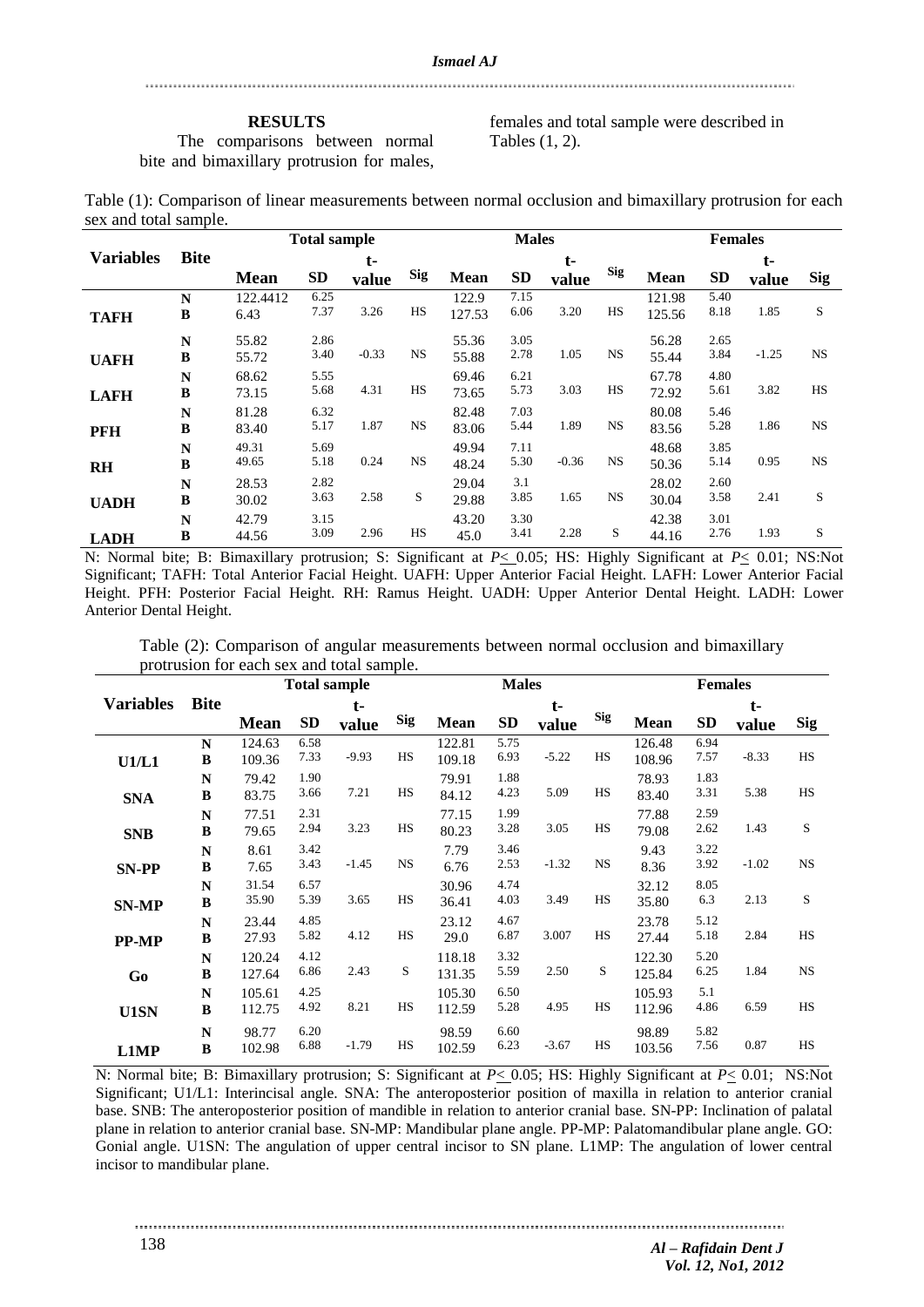Significances were seen in most of the linear measurements in which the TAFH, LAFH, UADH and LADH were significantly higher in bimaxillary protrusion than normal occlusion. No significant differences were seen in UAFH, PFH and RH between the occlusions. U1/L1 angle was significantly smaller in bimaxillary protrusion than normal occlusions. Concerning other angular measurements, SNA, SNB, SN-MP, PP-MP, Go, U1SN and L1MP angles were significantly higher in bimaxillary protrusion than normal occlusion for both sexes and total sample except the Go angle in females. No significant differences were seen in SN-PP angle between the two occlusions.

# **DISCUSSION**

In comparisons of the linear measurements between bimaxillary protrusion and normal occlusion, the TAFH and LAFH are significantly higher in bimaxillary protrusion than normal occlusion for both sexes and total sample while the UAFH was not significantly different between the two occlusions, our result agrees with the finding of Keating<sup> $(25)$ </sup> and Bills et al.,<sup>(3)</sup> this indicate that individuals with bimaxillary protrusion tend to have vertical growth patterns.

This result disagrees with that of  $Tsai<sup>(1)</sup>$ , who reported that there were no significant differences in males only in females.

Between the two occlusions, our result agrees with the finding of Keating  $(25)$  and Bills *et al*,<sup>(3)</sup> this indicate that individuals with bimaxillary protrusion tend to have vertical growth patterns. This result disagrees with that of Tsai, <sup>(1)</sup> who reported that there were no significant differences in males only in females.

No significant difference was noticed in PFH and RH between bimaxillary and normal occlusion in both sexes and total sample similar to the findings of Keating<sup>(25)</sup> in both sexes and Tsai<sup>(1)</sup> for males, while in females he showed that PFH and RH in bimaxillary protrusion had greater value than the normal occlusion.

The direction of the mandibular growth of the bimaxillary protrusion showed a tendency of downward and backward when compared with normal

occlusion. Our results showed that the UADH was significantly higher in bimaxillary protrusion than normal occlusion in females and total sample with no significant difference was seen in males. LADH was significantly higher for both sexes and total sample in bimaxillary protrusion than normal occlusion. Our findings are similar to Bills *et al*,<sup>(3)</sup> and Keating,<sup>(25)</sup> this is consistent with the increase in AFH. Concerning the angular measurements, U1/L1 angle was significantly smaller in bimaxillary protrusion, while SNA and SNB angles were significantly higher in bimaxillary protrusion than normal occlusion for both sexes and total sample , this comes in agreement with Lamberton et al,<sup>(9)</sup> and Keating<sup> $(25)$ </sup>. The interincisal angle increased with age in both sexes that indicate uprighting both the upper and lower central incisors.<sup>(26)</sup> Tsai<sup>(1)</sup> reported that SNA angles was significantly higher in bimaxillary protrusion than normal occlusion in females with no differences in males, while SNB angle showed no significant differences for both sexes. The SNA and SNB measurements in bimaxillary protrusion were greater than those in normal occlusion because of the forward movement of points A and B with the protrusion of the front teeth. There were no significant differences in SN-PP angle in both occlusions in males, females and total sample, while SN-MP and PP-MP angles were significantly higher in bimaxillary protrusion than normal occlusion for both sexes and total sample due to the vertical growth patterns and diverging of facial planes. Our result agrees with Keating, <sup>(25)</sup> and Bills  $et$   $al$ ,<sup>(3)</sup> but disagrees with Tsai<sup>(1)</sup> who showed that SN-Mp and PP-Mp angles were not significantly different between bimaxillary protrusion and normal occlusion for both males and females.The Go angle was significantly higher in bimaxillary protrusion in males and total sample with no significant differences were seen in females. Tsai  $(1)$  showed that there were no significant differences in Go angle between the two occlusions for males and females.This study showed that U1SN and L1MP angles were significantly higher in bimaxillary protrusion for both sexes and total sample. This comes in agreement with the  $authors$ ,  $(1,3,27)$  which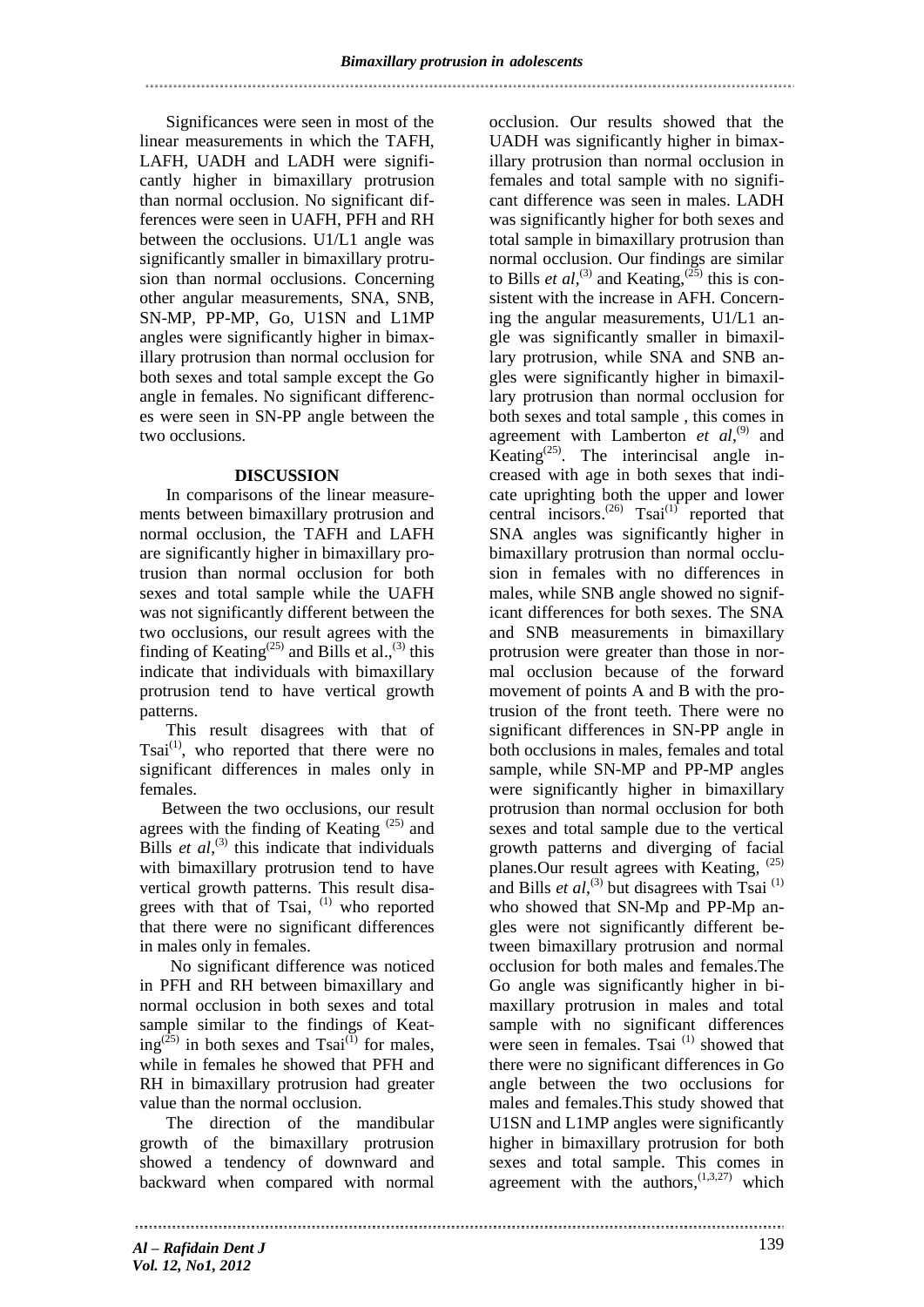demonstrated the incisor proclination and protrusion and facial convexity.

# **CONCLUSIONS**

The adolescents with bimaxillary protrusion were compared with the normal occlusion adolescents. Patients with bimaxillary protrusion had significant smaller interincisal angle and greater facial convexity, increased incisors proclination , a vertical facial pattern , the direction of the mandibular growth showed a tendency of downward and backward rotation and diverging of the facial planes.

# **REFERENCES**

- 1. Tsai HH. Cephalometric characteristics of bimaxillary dentoalveolar protrusion in early mixed dentition. *J Clin Pediatr Dent*. 2002 ; 26 (4): 363-370.
- 2. Diels RM, Kalra V, Deloach N, Powers M, Nelson SS. Changes in soft tissue profile of African- Americans following extraction treatment. *Angle Orthodontist*. 1995; 4: 285-292.
- 3. Bills DA, Handelman Ch S, Be Gole EA.Bimaxillary Dentoalveolar protrusion: Traits and orthodontic correction. *Angle Orthodontist*. 2005; 75 (3): 333 - 339.
- 4. Lino S, Sacoda S, Miyawaki S.An adult Bimaxillary protrusion Treated with Corticotomy- Facilitated Orthodontics and Titanium Miniplates. *Angle orthodontist*. 2006; 76 (6): 1074-1082.
- 5. Scott SH, Johnston LE.The perceived impact of extraction and nonextraction treatments on matched samples of African- American patients.*Am J Orthod Dentofacial Orthop*. 1999; 116: 352- 358.
- 6. Farrow AK, Zarrinniak, Aziz K.Bimaxillary protrusion in black Americans-an esthetic evaluation and the treatment considerations. *Am J Orthod Dentofacial Orthop*.1993; 104: 240-250.
- 7. Lew K.Profile changes following orthodontic treatment of bimaxillary protrusion in adults with the Begg appliance. European J Orthod. 1989; 11: 375-381.
- 8. Tan TJ. Profile changes following orthodontic correction of bimaxillary protrusion with a preadjusted edgewise

appliance. Int J Adult Orthod Orthog Surg. 1996; 11: 939-251.

- 9. Lamberton CM, Reichart, Triratanimit P.Bimaxillary protrusion as a pathologic problem in the Thai. Am J Orthod Dentofacial Orthop. 1980; 77: 320-329.
- 10.Mc Cann J, Burden DJ. An investigation of tooth size in Northern Irish people with bimaxillary dental protrusion. European J Orthod. 1996; 18(1): 617-621.
- 11.Chung KR, Nelson G , Kim SH, Kook YA. Severe bidentoalveolar protrusion treated with orthodontic microimplantdependent en-mass retraction. Am J Orthod Dentofacial Orthop. 2007; 132(1): 105-115.
- 12.Altug-Atac TA , Bolatoglu H, Memikoglu T.Facial soft tissue profile following bimaxillary orthognathic surgery. Angle Orthod. 2006; 78(1): 50- 57.
- 13.Hashimoto T, Kuroda S , Kamioka H, Mishima K, Suqahara T, Takano-Yamamoto T.Bimaxillary Protrusion with masseter muscle hypertrophy treated with titanium screw anchorage and masseter surgical reduction. Am J Orthod Dentofacial Orthop. 2009; 135(4): 536-548.
- 14.Chung-Chen Jane You, Eddie Hsaing-Hua Lai, Jenny Zweichieng Chang, I.Chen, Yi-Jane Chen. Comparison of treatment outcomes between skeletal anchorage and extra oral anchorage in adults with maxillary dentoalveolar protrusion. Am J Orthod Dentofacial Orthop. 2008; 134 (5) : 615-24.
- 15.Upadhyag M, yadar S, Naqaraj K, patils.Treatment effects of mini-implants for enmass retraction of anterior teeth in bialveolar dental protrusion patients: a randomized controlled trial. Am J Orthod Dentofacial Orthop. 2009; 135  $(1): 5-6.$
- 16.Chae JM. Unusual Extraction Treatment of class I Bialveolar protrusion using Microimplant Anchorage. Angle Orthod. 2006 ; 77 (2) : 367-376.
- 17.Angle EH . Treatment of malocclusion of teeth.7th ed. Philadelphia, S.S. white Manufacturing Co.1907; Pp 40-52.
- 18.Kinaan BK.Overjet and overbite distribution and correlation.A comparative epidemiological English Iraqi study. Br